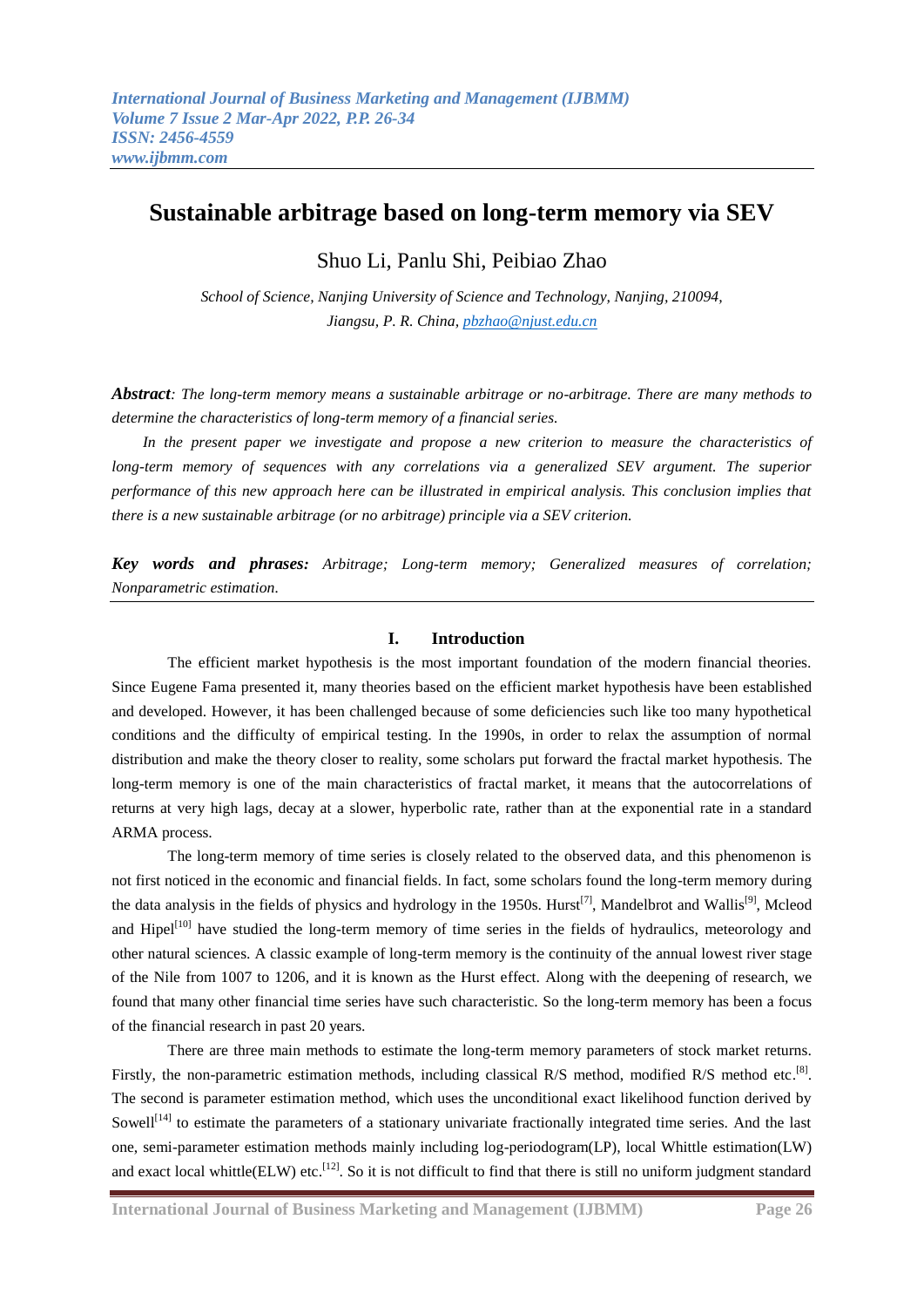for long-term memory, and many shortcomings need to be solved in studies.

The long-term memory of financial asset returns refers to the remarkable autocorrelation of the return series, even apart of many spacing, which means the historical events would influence future events for a long time. And it is noteworthy that self-similarity is a special kind of autocorrelation, so self-similarity process must be a long-term memory process. Long-term memory can be defined in both time and frequency domain. In time domain, it appears as the autocorrelation coefficient decays at a slow hyperbolic rate. In frequency domain, the autocorrelation coefficient is given from the spectrum.

In this paper, we mainly research the definition in time domain. Considering a time series  $x_t$ , 1,2,3, ..., T, and we define  $\rho_k$  as the autocorrelation at lag k. Then a correlogram can represent the autocorrelation function of a time series and describe some linear properties in most cases. The autocorrelation function  $\rho_k$  of the stable and reversible ARMA model is finite. However, many time series observed in practice have long range dependence that maybe not obvious but cannot be ignored. So the autocorrelation satisfies

$$
\rho_k \sim k^{-\alpha} M(k), k \to \infty \tag{1}
$$

where  $M(k)$  is any slowly varying function at infinity and is described in detail by Resnick<sup>[\[11\]](#page-8-6)</sup>.

McLeod and Hippel proposed a usual definition of long-term memory is that

$$
\lim_{n \to \infty} \sum_{k=-n}^{n} |\rho_k| = \infty
$$
 (2)

And a wider definition of long memory is to include any process which possesses an autocovariance function for large k, such that

$$
\gamma_k \approx \Theta(k) k^{2H-2} \tag{3}
$$

Where  $\Theta(k)$  is a slowly varying function. Helson and Sarason<sup>[\[6\]](#page-8-7)</sup> show that any process with H $>0$  and autocovariance function given by (3) is long range dependent.

Certainly, there are several different definitions. And we can see that Pearson's correlation coefficient is generally used as a tool of measuring the dependence of time series. But this coefficient can only consider the linear correlation. Therefore, we noticed that ignoring nonlinear correlation may cause error results of measuring long-term memory. Finding a reasonable approach that can solve this problem is what we mainly did in the article.

In fact, an alternative definition 'extended memory' is advanced by Granger and  $\text{Ding}^{\{4\}}$ , which attempts to capture a more general feature of data. Let  $g_{h,n}(I_n) = I[x_{n+h}|x_{n-h}, j \ge 0]$  be the optimum least-squares forecast of  $x_{n+h}$  based on the information set  $I_n: x_{n-i}$ ,  $j \ge 0$ . If for all  $n, g_{n,n}(I_n)$  does not tend to a constant as h become large, then  $x_t$  is said to have extended memory. The definition has more impact if deterministic processes such as chaotic and series with limit cycles are excluded from consideration. As the extended memory not only considers the linear properties of time series, but also can include optimum nonlinear forecasts, obviously it is a effective supplement to long-term memory. So far, little research has been done for this conception. So in this perspective, we chose the generalized correlation coefficient,  $SEV_k$ , which can measure both linear and nonlinear correlation<sup>[\[2\]](#page-7-0)</sup>, to replace the autocorrelation coefficient  $\rho_k$  in judging methods. We hope to solve the problem of ignoring nonlinear correlation when measuring the long range dependence and prove that  $SEV_k$  has an improved performance compared with  $\rho_k$  by some specific examples.

### **II. Preliminaries**

According to the above, we need a new correlation coefficient for both linear and non-linear correlation. In this paper, we use the SEV (sure explained variable) which is derived from the generalized measures of correlation-GMC.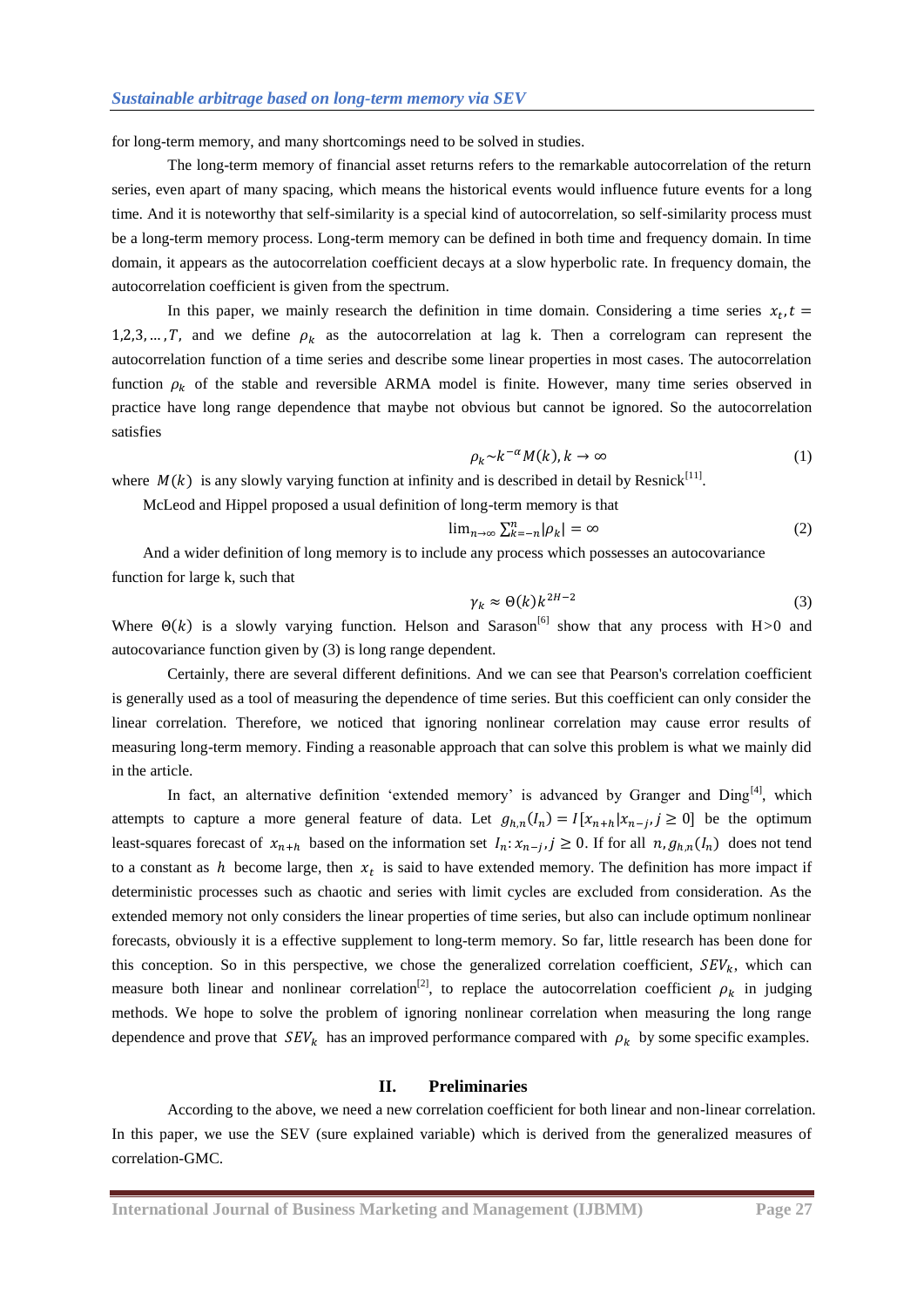The concept of GMC was proposed by Zheng et al. in  $2012^{[15][1]}$  $2012^{[15][1]}$  $2012^{[15][1]}$ . It's definition comes from the formula of variance decomposition:

$$
var(Y) = var(E(Y|X)) + E(var(Y|X))
$$
\n(4)

where  $E(X^2 < \infty$  and  $E(Y^2) < \infty$ .  $E(Y|X)$  is the condition expectation of Y under given X, and  $var(E(Y|X))$  measures the variance of the condition expectation of Y due to X. Then  $var(E(Y|X))$  =  $var(Y)$  is the explained variance of Y by X, and define

$$
GMC(Y|X) = \frac{var(E(Y|X))}{var(Y)} = 1 - \frac{E(var(Y|X))}{var(Y)}
$$

$$
= 1 - \frac{E(Y - E(Y|X)^2)}{var(Y)}
$$
(5)

GMC always appears in pairs, i.e.  $GMC(Y|X)$  and  $GMC(X|Y)$ , variables X and Y have the same meaning and there is no difference between response variables and exploratory variables, so it can be used research the asymmetry in explained variance. However, in this paper we need to use correlation coefficient to describe the long-term memory of financial time series, which means the influence of previous data on future data. So we suppose Y is always a response variable and  $X$  is an exploratory variable, then get

$$
SEV(Y|X) = 1 - \frac{E[Y - E(Y|X)^{2}]}{var(Y)}
$$
(6)

as the correlation coefficient we want.

Here in the notation, the similarities and differences and relations of Pearson's correlation coefficient and SEV will be clear from the following Proposition 1.

**Proposition 1:** Suppose Y is a response variable with a finite second moment, X is an exploratory variable,  $\varepsilon$ is a random error with finite variance.  $g(\cdot)$  is a measurable function and  $var(g(X))$  exists. X and  $\varepsilon$  are independent. The following properties hold:

- (1) If  $Y = g(X)$ , almost surely(a.s.), then  $SEV(Y|X) = 1$ .
- (2) If  $Y = g(X) + \varepsilon$ , then  $SEV(Y|X) = var(g(X)) / (var(g(X)) + var(\varepsilon)).$
- (3) If  $Y = ag(X) + b + \varepsilon$ , where  $g(x) = x$ , constants  $a \neq 0$ , b, then  $SEV(Y|X) = \rho_{XY}^2$ . Here  $\rho_{XY}$  is Pearson's correlation coefficient.
- (4) If  $\rho_{XY} \neq 0$ ,  $SEV(Y|X) \neq 0$ , and if  $SEV(Y|X) = 0$ ,  $\rho_{XY} = 0$  naturally.
- (5) If  $\rho_{XY} = -1$  or 1,  $SEV(Y|X) = 1$ .
- (6)  $SEV(Y|X) \ge \rho_{XY}^2$ .

And the following simple example gives a impression on how SEV is different from Pearson's correlation coefficient. We suppose X is a standard normal random variable. Let  $Y = X^2$ . Then  $SEV(Y|X) = 1$ , while  $\rho_{XY}=0.$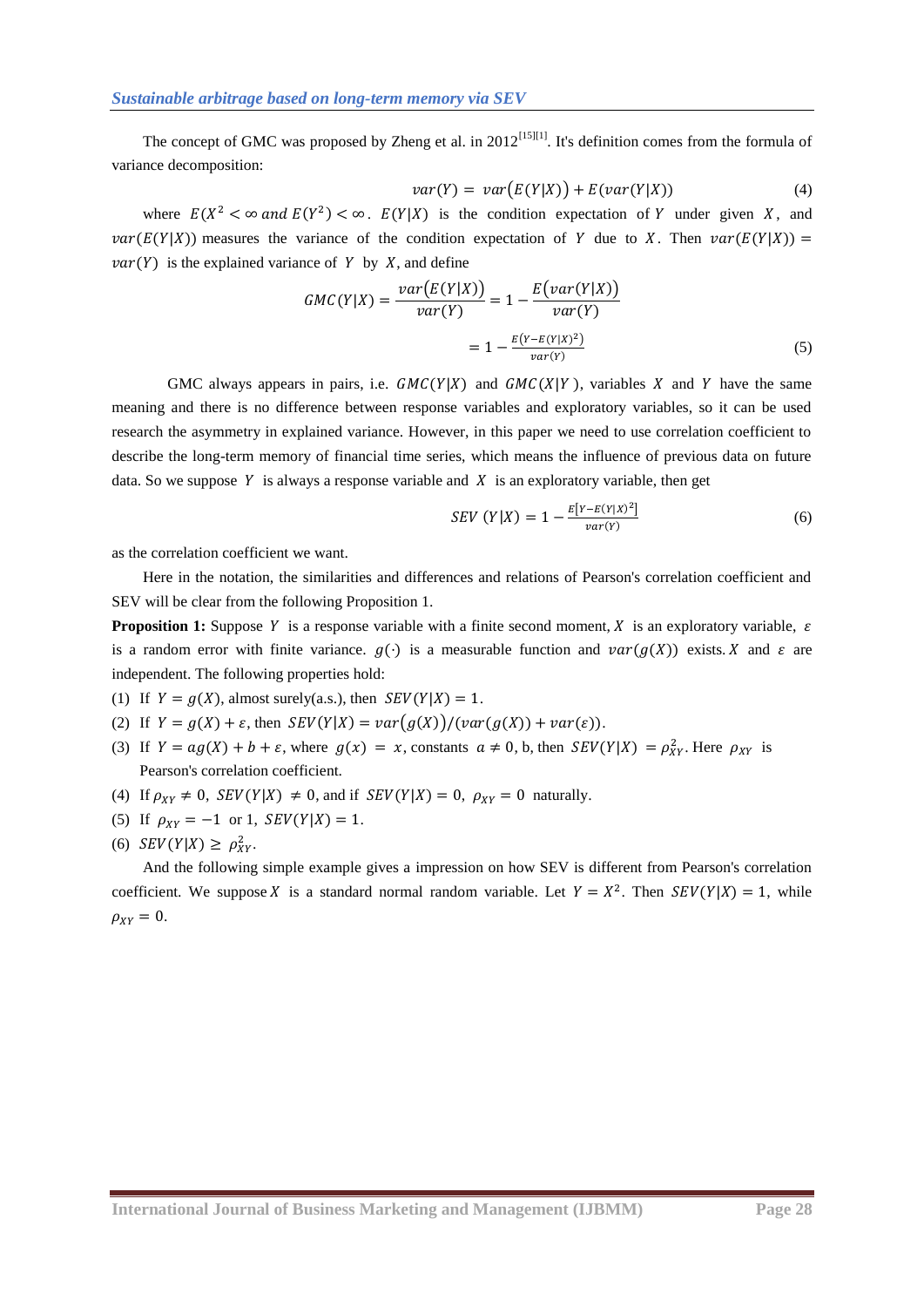

Figure 1: The Pearson's correlation coefficients of some kinds of point distribution

From the above example and figure we can see that for some no-linear dependence cases, Pearson's correlation coefficient is 0. So in terms of measuring the dependence strength, SEV is more powerful than Pearson's correlation coefficient. And the interpretation of SEV is simple and straightforward.

As a result, Pearson's correlation is a special case of SEV. And it is clear that SEV can be applicable in measuring both linear and nonlinear correlation and lead to more meaningful conclusions and improved judgement making.

Then we use SEV to replace the Pearson's correlation coefficient. As we all know, autocorrelation is a mathematical representation of the degree of similarity between a given time series and a lagged version of itself over successive time intervals. We suppose there is a time series  $x_i$ ,  $i = 1, 2, \dots, n$ , and the generalized autocorrelation at lag k should be defined as  $SEV_k$ ,

$$
SEV_k = SEV(x_{i+k}|x_i) = \frac{var(E(x_{i+k}|x_i))}{var(x_{i+k})}, k = 1, 2, ..., n - 1
$$
 (7)

Then we can get the generalized autocorrelation function  $SEV_k$  and apply it to test long-term memory. Just like  $\rho_k$  the decay of correlation is still the most important measure. So we propose a new judging method based on  $SEV<sub>k</sub>$ . That is if the generalized autocorrelation of a time series satisfies

$$
SEV_k \sim k^{-\alpha} G(k), k \to \infty
$$
 (8)

where  $G(k)$  is any slowly varying function at infinity, then we think this time series has long-term memory.

#### **III. The nonparametric estimation of SEV**

We note that the calculation of SEV requires the variance of conditional expectation and the conditional variance. If the relationship between a response variable and an exploratory variable is known,  $SEV(Y|X)$  can be calculated directly. But in practice, it is often un-known, and hence a statistical estimator of  $SEV(Y|X)$  has to be provided for numerical evaluations.

Different from the common kernel estimation method, we present a new local smoothing estimation method to improve the accuracy and effectiveness of the nonparametric estimator in this section. Let  $(Y_i, X_i)$ ,  $i = 1, 2, ..., n$  be a i.i.d random sample,  $E(Y|X = x)$  is the condition expectation of

$$
Y_i = f(X_i) + \varepsilon_i, i = 1, 2, ..., \tag{9}
$$

where  $f(\cdot)$  is a unkonwn function,  $\varepsilon_i$  is a set of random error terms with mean of 0 and variance of  $\sigma^2$ . Use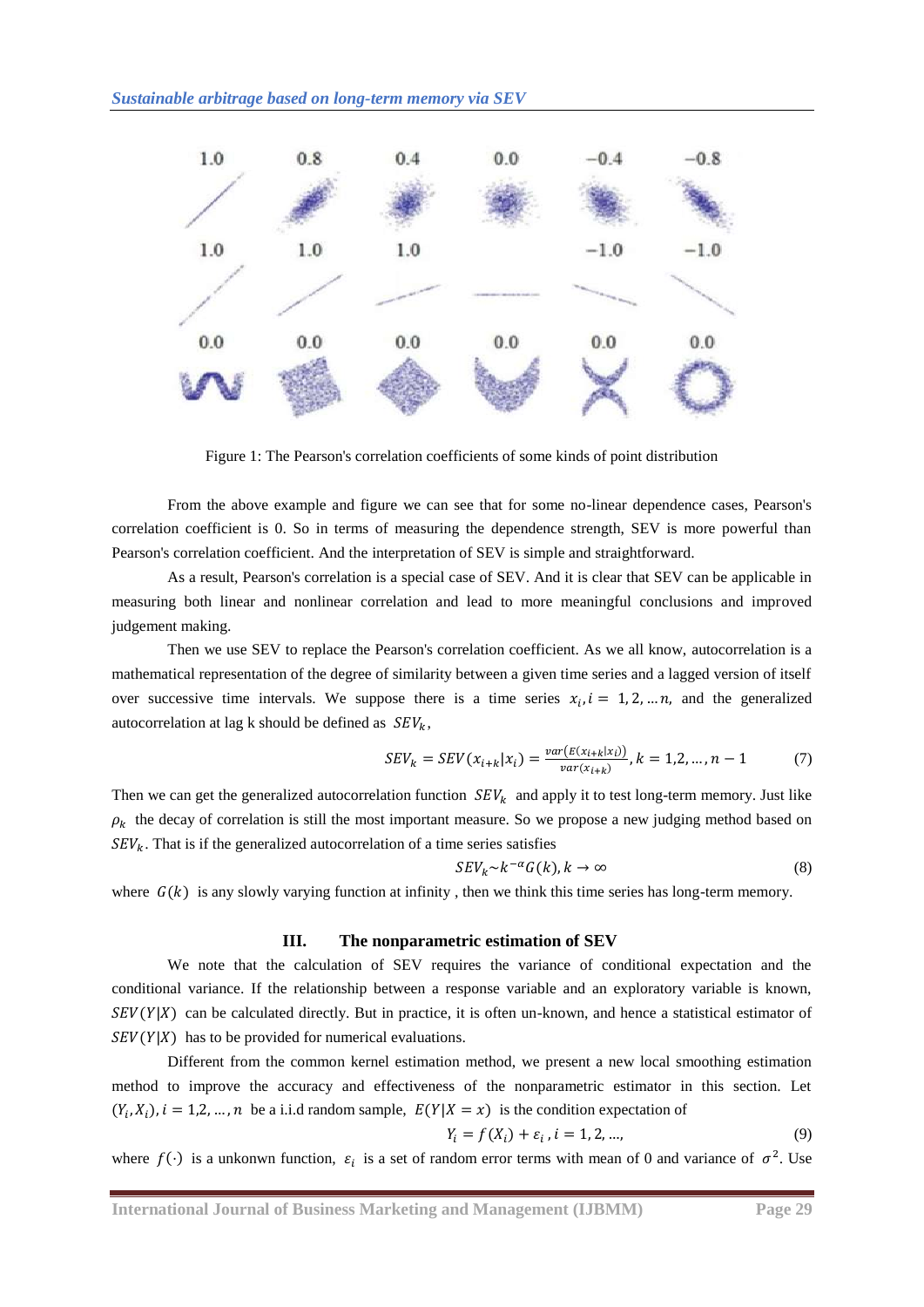Taylor's expansion, we have

$$
f(x) \approx f(x_0) + f'(x_0)(x - x_0) \triangleq a + b(x - x_0)
$$
 (10)

where  $x_0$  is a neighbor point of x. So we get the estimator

$$
(\hat{E}(Y|X=x),\hat{b}) = \arg\min_{a,b} \sum_{i=1}^{n} K(\frac{x - x_i}{h})(Y_i - a - b(x - X_i))^2
$$
 (11)

In the equation,  $K(\cdot)$  is a given Kernel function. Let  $K_h(x - X_i) = K((x - X_i)/h)$ , then we have the weighted least squares estimation

$$
\hat{E}(Y|X=x) = (1,0)(X^TWX)^{-1}X^TWY
$$
\n(12)

While

$$
Y = \begin{pmatrix} Y_1 \\ \vdots \\ Y_n \end{pmatrix}, X = \begin{pmatrix} 1 & (x - X_1) \\ \vdots & \vdots \\ 1 & (x - X_n) \end{pmatrix}
$$

and  $W = diag(K_h(x - X_1, ..., K_h(x - X_n))$ . So, the estimator of  $E(E(Y|X = x))^2$  is

$$
\hat{E}(E(Y|X=x))^2 = \frac{1}{n}\sum_{i=1}^n (\hat{E}(E(Y|X=x)))^2 \triangleq \frac{1}{n}\sum_{i=1}^n (\hat{f}(X_i))^2
$$
 (13)

Set 
$$
S_j = \sum_{i=1}^n K_h(x - X_i)(x - X_i)^j
$$
,  $j = 0,1,2$ , and  $m_l = \sum_{i=1}^n K_h(x - X_i)(x - X_j)^l Y_i$ ,  $l = 0,1$ . Then  
through simple algebraic calculations, we can obtain a set of numerical solutions of  $\hat{f}(x)$ , that is

$$
\hat{f}(x) = (1,0) \begin{bmatrix} S_0 & S_1 \\ S_1 & S_0 \end{bmatrix} {m_0 \choose m_1} \frac{\sum_{i=1}^n K_n(x-x_i) (1-S_1S_2^{-1}(x-x_i)) Y_i}{\sum_{i=1}^n K_n(x-x_i) (1-S_1S_2^{-1}(x-x_i))}
$$
(14)

Then replace the mean and variance of the population with its sample form, the local smoothing estimator of SEV is

$$
\widehat{SEV} = \frac{n^{-1} \sum_{i=1}^{n} \hat{f}(X_i)^2 - \bar{Y}^2}{S_Y^2}
$$
\n(15)

With the above nonparametric estimation method, the result of  $SEV_k$  of time series can be obtained through R software.

## **IV. Empirical analysis**

In this section, firstly we use two special counter examples to illustrate the limitations of Pearson's correlation coefficient in measuring the long range dependence and prove generalized measures of correlation SEV can solve these problems. So it is necessary and reasonable for us to introduce generalized correlation coefficient.



Figure 2: Special time series A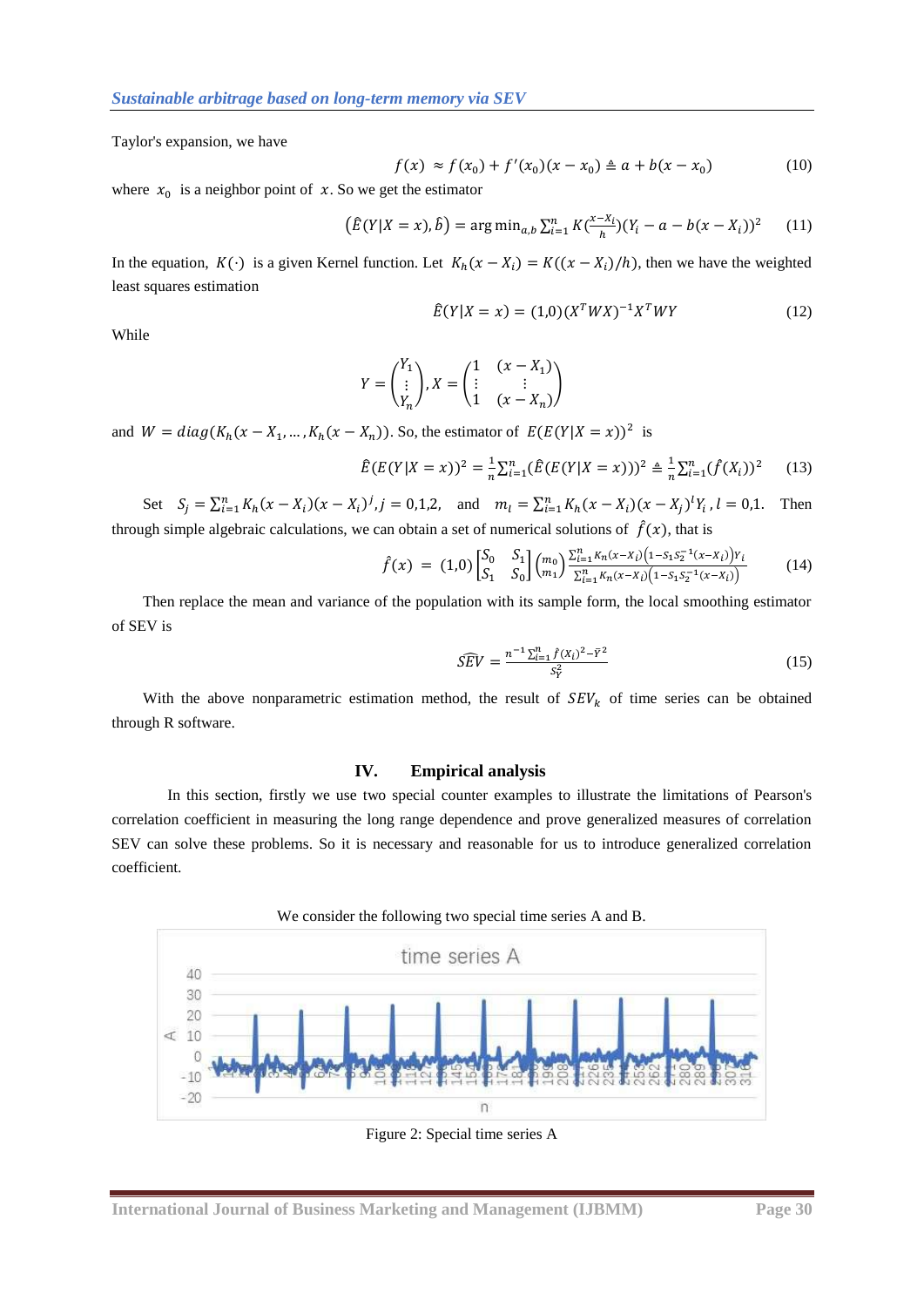

Figure 3: Special time series B

We first observe these two situations from time series images. The time series A is similar to ECG, with almost same regular jumps. Obviously, it is self-similar and shows a general rising trend. According to the existing research on ECG, the Hurst index of normal ECG is always greater than 0.5 and close to 1. And time series B seems like a trigonometric function, it also has self-similarity. It's easy to say that these two special time series are both long range dependent.

Then we apply the R/S analysis method to further prove long-term memory for time series A and B. This method can calculate Hurst index—H, if  $H = 0.5$ , the time series is an independent process without long-term memory; if  $0.5 < H \le 1$ , it is a long range dependent process; and if  $0 \le H < 0.5$ , it has anti-persistence.



Figure 4: Hurst index of time series A Figure 5: Hurst index of time series B

As a result,  $H_a = 0.8208$ ,  $H_b = 0.6148$ . It's easy to say they both show long-term memory. But can we get this conclusion from classical autocorrelation function (ACF)?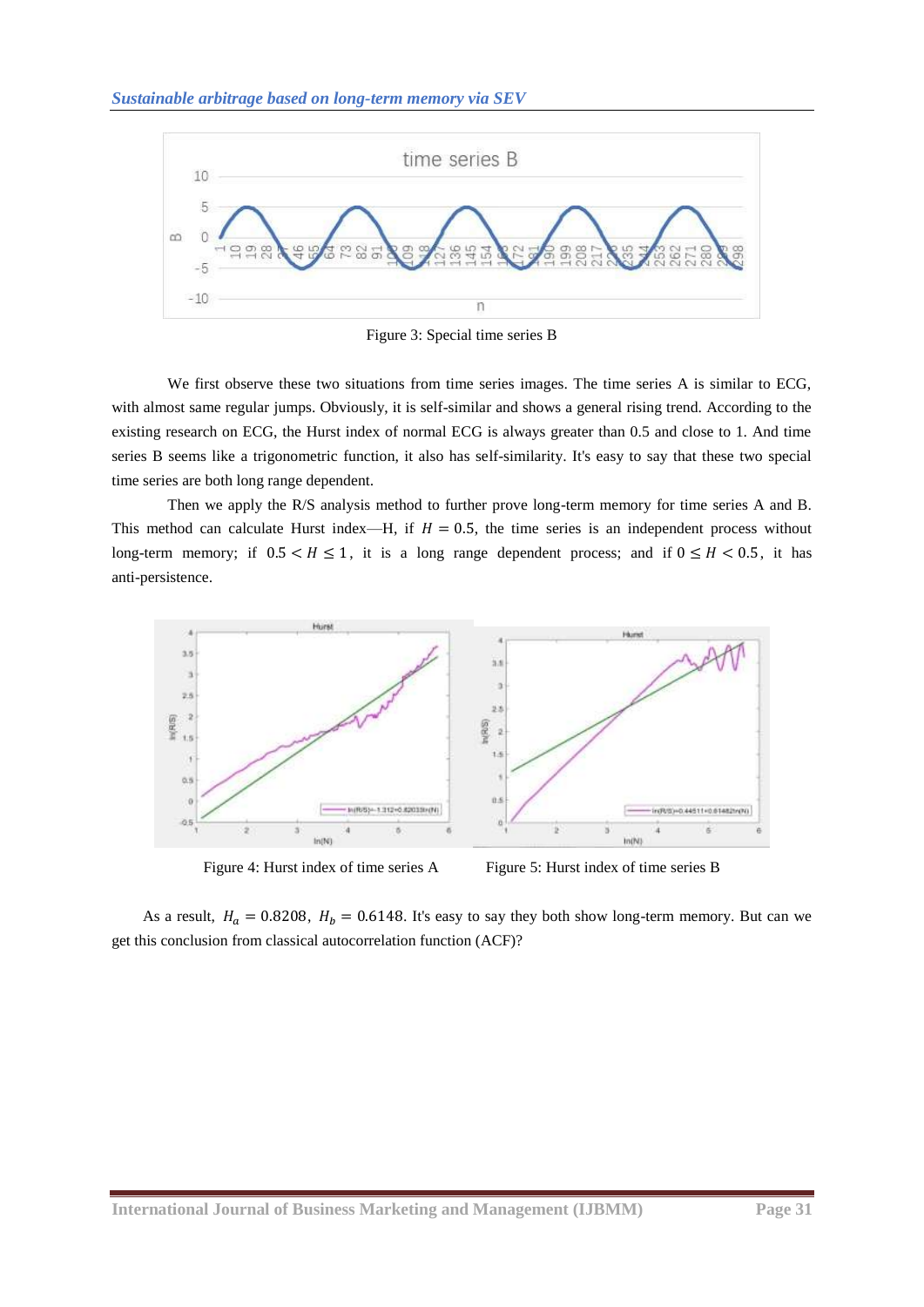

Figure 6: the classical ACF of time series A Figure 7: the classical ACF of time series B

According to Figure 6, except at the time points of jumps, the autocorrelation coefficients of time series A are always small | almost 0. So we can not see it decaying at a slow hyperbolic rate. There is no characteristic can tell if the time series A is a long range dependence process.

Then we use  $SEV_k$  to replace  $\rho_k$ , and obtain the generalized autocorrelation function in Figure 8. The result shows that  $SEV_k$ ,  $k = 1, 2, ..., 50$ , vary in an acceptable range and it decrease slowly in general. In conclusion, the time series A has long-term correlation.

Next, we observe these two kinds of ACF of time series B. From Figure 7, there exists long-term memory according to the usual definition Eq(2). However, for some lag times,  $\rho_k = 0$ . It is not in accordance with the fact that time series B and any lagged version of itself are highly correlated. In Figure 9, the generalized ACF can describe and explain the real characteristics of time series B better, as  $SEV_k$  is close to 1 at any k.



Figure 8: the generalized ACF of time series A Figure 9: the generalized ACF of time series B

Next, we observe these two kinds of ACF of time series B. From Figure 7, there exists long-term memory according to the usual definition Eq(2). However, for some lag times,  $\rho_k = 0$ . It is not in accordance with the fact that time series B and any lagged version of itself are highly correlated. In Figure 9, the generalized ACF can describe and explain the real characteristics of time series B better, as  $SEV_k$  is close to 1 at any k.

To summarize, the generalized ACF which considering nonlinear correlation can solve the problem that the classical one can not determine long-term memory in some cases. Similarly, it can also help us obtain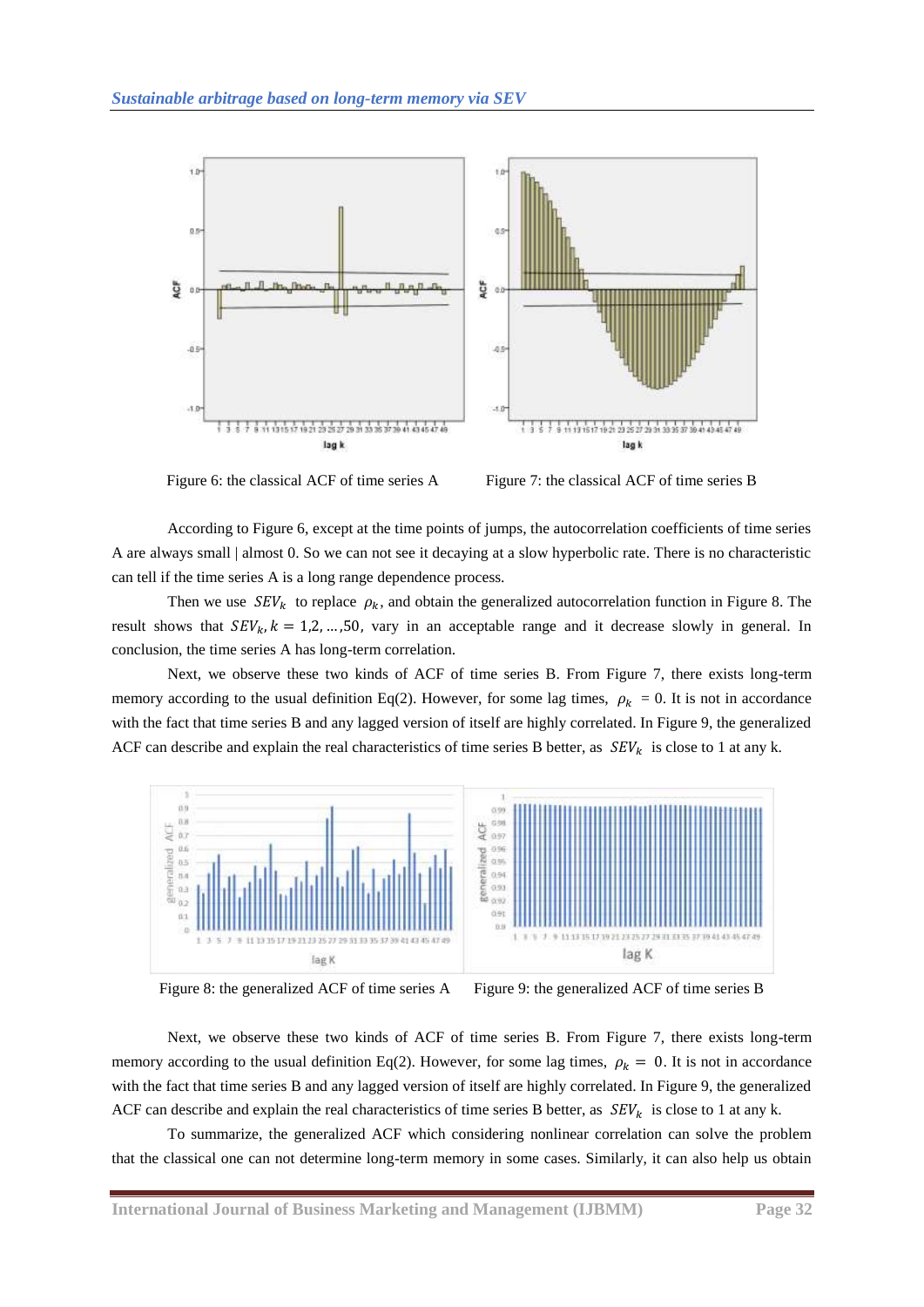the result about time series autocorrelation that is more closely fit the actual state.

Testing long-term memory is an important subject in finance. So we apply the test statistics to the practical financial data, the daily returns of B share index of Shenzhen Stock Market from 2nd January, 2018 to 28th December, 2018.



Figure 10: the two kinds of ACFs of real financial data

We use two different methods to analyze the real data and get the corresponding ACF in Figure 10. The presentation states that  $SEV_k$  is always larger than  $\rho_k$  at the same lag time and this two kinds of ACFs are similar in fluctuation. We can propose that this time series is not a long range dependence process because of the autocorrelation coefficient decaying quickly.

The real example helps us to examine the validity and the generality of the new method for testing long-term memory. In general, the result of generalized ACF is similar to the classical one so it won't affect our judgment or lead to erroneous conclusions.

#### **V. Conclusions**

Long-term memory (long range dependence) has been defined in time domain in terms of autocorrelation power law decay. But the nonlinear correlation is not considered in autocorrelation function  $\rho_k$ . This paper focuses on this problem and proposes a new method for testing the existence of long-term memory to improve decision making and to give a new criterion to arbitrage to no arbitrage for a financial market. We find a generalized measure of correlation-SEV and introduce a new local smoothing estimation method to improve the accuracy and effectiveness of the nonparametric estimator for it. And the results of empirical analysis show the generalized autocorrelation function  $SEV_k$  has superior performance in judgment making and characteristic presenting. In other words, one can induce the related the arbitrage principle via a new model about long-term memory based on the SEV structure frameworks.

## **References**

- [1] D. E. Allen and V. Hooper, Generalized Correlation Measures of Causality and Fore-casts of the VIX using Non-linear Models. *Sustainability* 2018, *10(8:2695)*, 1-15.
- <span id="page-7-0"></span>[2] M. Chen, Y. Lian, Z. Chen & Z. Zhang, Sure Explained Variability and Independence Screening. *Journal of Nonparametric Statistics* 2017, *29:4*, 849-883.